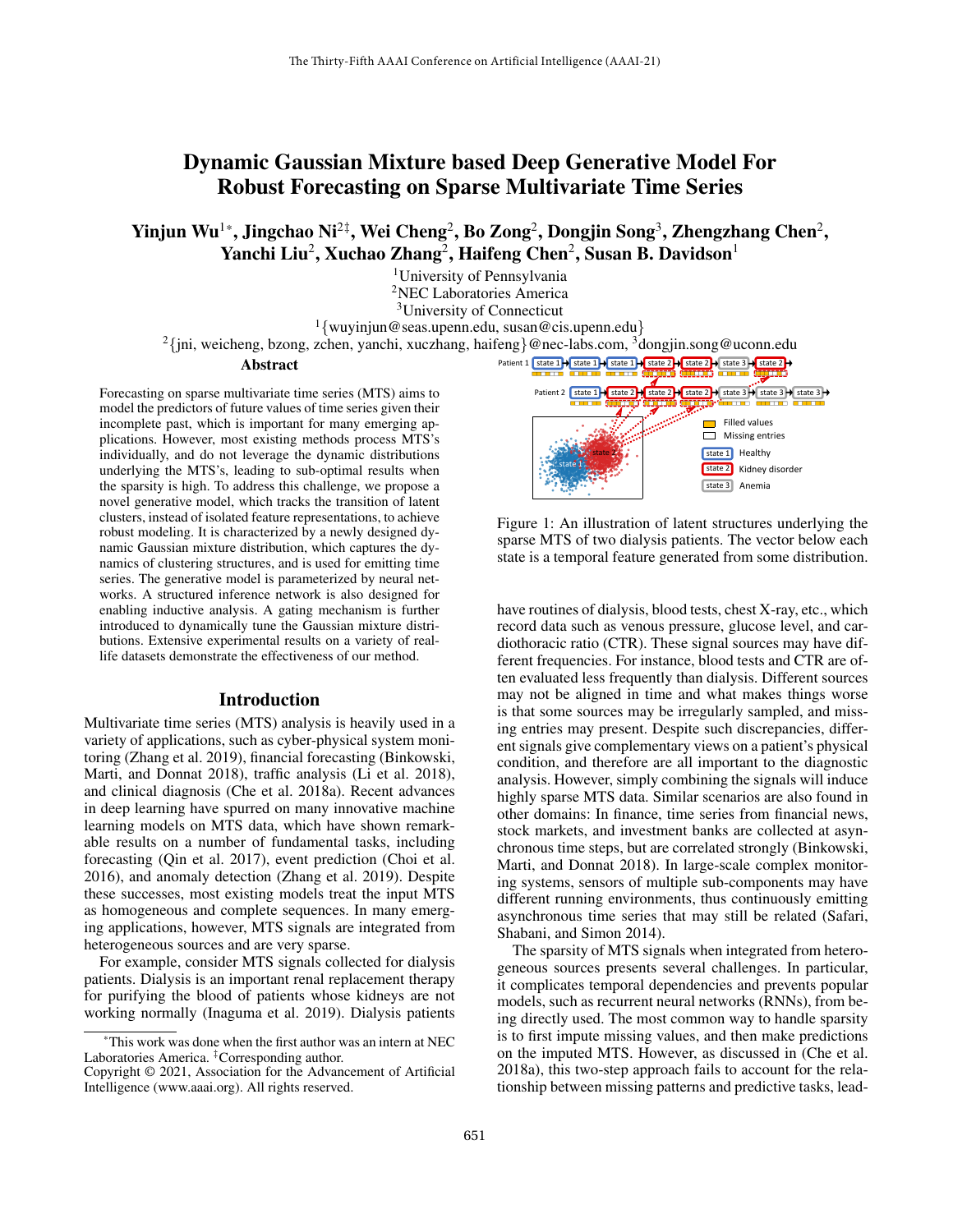ing to sub-optimal results when the sparsity is severe.

Recently, some end-to-end models have been proposed. One approach is to consider missing time steps as intervals, and design RNNs with continuous dynamics via functional decays between observed time steps (Cao et al. 2018; Rubanova, Chen, and Duvenaud 2019). Another approach is to parameterize all missed entries and jointly train the parameters with predictive models, so that the missing patterns are learned to fit downstream tasks (Che et al. 2018a; Shukla and Marlin 2019; Tang et al. 2020). However, these methods have the drawback that MTS samples are assessed individually. Latent relational structures that are shared by different MTS samples are seldom explored for robust modeling.

In many applications, MTS's are not independent, but are related by hidden structures. Fig. 1 shows an example of two dialysis patients. Throughout the course of treatments, each patient may experience different latent states, such as kidney disorder and anemia, which are externalized by time series, such as glucose, albumin, and platelet levels. If two patients have similar pathological conditions, some of their data may be generated from similar state patterns, and could form clustering structures. Thus, inferring latent states and modeling their dynamics are promising for leveraging the complementary information in clusters, which can alleviate the issue of sparsity. This idea is not limited to the medical domain. For example, in meteorology, nearby observing stations that monitor climate may experience similar weather conditions (*i.e.*, latent states), which govern the generation of metrics, such as temperature and precipitation, over time. Although promising, inferring the latent clustering structures while modeling the dynamics underlying sparse MTS data is a challenging problem.

To address this problem, we propose a novel Dynamic Gaussian Mixture based Deep Generative Model (DGM<sup>2</sup>). DGM<sup>2</sup> has a state space model under a non-linear transitionemission framework. For each MTS, it models the transition of latent cluster variables, instead of isolated feature representations, where all transition distributions are parameterized by neural networks.  $\text{DGM}^2$  is characterized by its emission step, where a dynamic Gaussian mixture distribution is proposed to capture the dynamics of clustering structures. For inductive analysis, we resort to variational inferences, and develop structured inference networks to approximate posterior distributions. To ensure reliable inferences, we also adopt the paradigm of parametric pre-imputation, and link a pre-imputation layer ahead of the inference networks. The DGM<sup>2</sup> model is carefully designed to handle discrete variables and is constructed to be end-to-end trainable. Our contributions are summarized as follows:

- We investigate the problem of sparse MTS forecasting by modeling the latent dynamic clustering structures.
- We propose  $DGM^2$ , a novel deep generative model that leverages the transition of latent clusters and the emission from dynamic Gaussian mixture for robust forecasting.
- We perform extensive experiments on real-life datasets to validate the effectiveness of our proposed method.

# Related Work

To the best of our knowledge, this is the first work to exploit latent clustering structures via dynamic Gaussian mixture distributions for robust forecasting on sparse MTS.

Traditional forecasting methods are mainly developed for homogeneously complete MTS data, such as autoregression, ARIMA, and boosting trees (Chen and Guestrin 2016). Recently, to tackle non-linear temporal dynamics, various deep learning models have been proposed (Shi et al. 2015; Qin et al. 2017). These methods, however, are not designed to handle the challenges of highly sparse MTS. Their applicability relies heavily on pre-processing steps such as statistical imputation (e.g., mean imputation) (Che et al. 2018a), kernel based methods (Rehfeld et al. 2011), matrix completion (Koren, Bell, and Volinsky 2009), multivariate imputation by chained equations (Azur et al. 2011), and recent GAN based methods (Luo et al. 2018). Such a two-step approach neglects the sparsity patterns that could be aligned with the downstream tasks, thus often leading to sub-optimal solutions on highly sparse MTS (Che et al. 2018a).

A more reasonable way is to apply end-to-end training methods on sparse MTS, which can be divided into two categories. The first is to transform the sparsity to time gaps between observations, which are integrated into the predictive models via (1) being explicit parts of the input features (Lipton, Kale, and Wetzel 2016; Binkowski, Marti, and Donnat 2018), and (2) decaying the hidden states by exponential functions (Baytas et al. 2017; Che et al. 2018a), or solving ordinary differential equations (ODEs) (Rubanova, Chen, and Duvenaud 2019; De Brouwer et al. 2019). The second category trains a joint model for concurrent imputation and forecasting, so that task-aware missing patterns can be learned from the back-propagated errors. For example, Che et al. (2018a) and Tang et al. (2020) used a trainable decay mechanism for approximating missing values, Cao et al. (2018) regarded unobserved entries as variables of a bidirectional RNN graph, Shukla and Marlin (2019) exerted several kernel-based intensity functions to parameterize missing variables. In addition to these methods, Che et al. (2018b) also studied a similar problem of modeling multi-rate MTS. However, none of the above methods explores the dynamic clustering structures underlying a batch of MTS samples for robust forecasting.

Vanilla Gaussian mixture (GM) model does not suit dynamic scenario. There are some works applying it on speech recognition (Tüske et al. 2015a,b; Variani, McDermott, and Heigold 2015; Zhang and Woodland 2017), which model the transition of words, but keep conditional GM distributions independent and static. Diaz-Rozo, Bielza, and Larrañaga (2018) studied data streams of IoT systems, where a static GM model was continuously retrained to fit new data. In contrast to these methods, our model explicitly defines dynamic GM distributions with temporal dependencies, and is inductive and end-to-end trainable. Some dynamic topic models (Wei, Sun, and Wang 2007; Zaheer, Ahmed, and Smola 2017) aim to unveil the flow of topics in documents. These methods, however, are neither Gaussian nor inductive, thus unable to be applied to solve the investigated problem.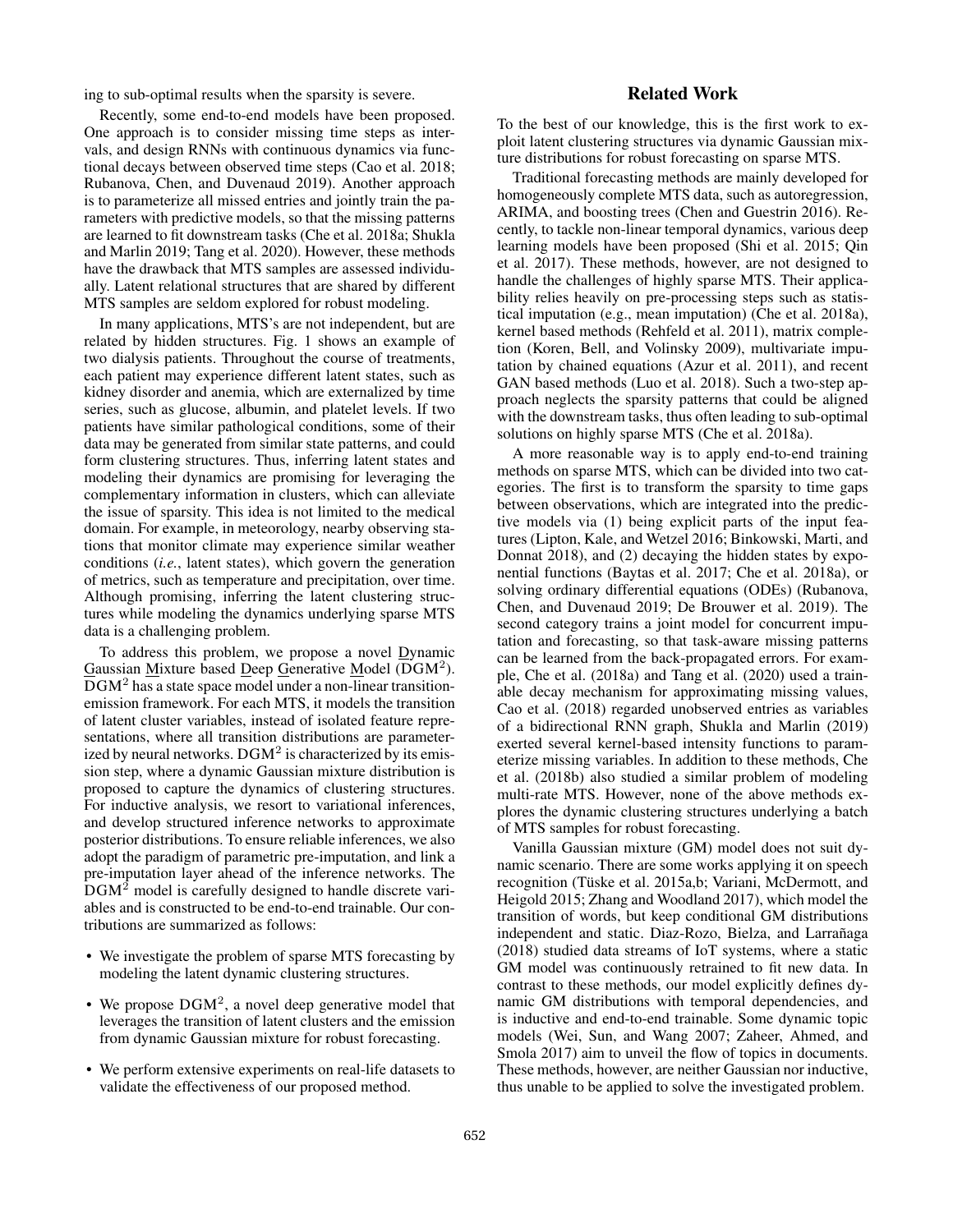### Problem Statement

As suggested by the joint imputation-prediction framework (Che et al. 2018a; Shukla and Marlin 2019), a sparse MTS sample can be represented with missing entries against a set of evenly spaced reference time points  $t = 1, ..., w$ .

Let  $\mathbf{x}_{1:w} = (\mathbf{x}_1, ..., \mathbf{x}_w) \in \mathbb{R}^{d \times w}$  be a length-w MTS recorded from time steps 1 to w, where  $\mathbf{x}_t = (x_t^1, ..., x_t^d)^\top \in$  $\mathbb{R}^d$  is a *temporal feature* vector at the *t*-th time step,  $x_t^i$  is the *i*-th variable of  $x_t$ , and *d* is the total number of variables. To mark observation times, we employ a binary mask  $\mathbf{m}_{1:w} = (\mathbf{m}_1, \mathbf{m}_2, ..., \mathbf{m}_w) \in \{0, 1\}^{d \times w}$ , where  $m_t^i = 1$ indicates  $x_t^i$  is an observed entry;  $m_t^i = 0$  otherwise, with a corresponding placeholder  $x_t^i = N \text{a} N$ .

In this work, we are interested in a sparse MTS forecasting problem, which is to estimate the most likely length- $r$ sequence in the future given the *incomplete* observations in past w time steps, *i.e.*, we aim to obtain

$$
\tilde{\mathbf{x}}_{w+1:w+r} = \arg \max_{\mathbf{x}_{w+1:w+r}} p(\mathbf{x}_{w+1:w+r}|\mathbf{x}_{1:w}, \mathbf{m}_{1:w}) \quad (1)
$$

where  $\tilde{\mathbf{x}}_{w+1:w+r} = (\tilde{\mathbf{x}}_{w+1},...,\tilde{\mathbf{x}}_{w+r})$  are predicted estimates, and  $p(\cdot|\cdot)$  is a forecasting function to be learned.

### Our Proposed Model

In this section, we introduce our DGM<sup>2</sup> model. Inspired by the successful paradigm of joint imputation and prediction, we design DGM<sup>2</sup> to have a *pre-imputation layer* for capturing (1) the temporal intensity, and (2) the multi-dimensional correlations present in every MTS, for parameterizing missing entries. The parameterized MTS is fed to a *forecasting component*, which has a deep generative model that estimates the latent dynamic distributions for robust forecasting.

### Pre-Imputation Layer

This layer aims to estimate the missing entries by leveraging the smooth trends and temporal intensities of the observed parts, which can help alleviate the impacts of sparsity in the downstream predictive tasks.

Similar to (Shukla and Marlin 2019), for the  $i$ -th variable at the  $t^*$ -th reference time point, we use a Gaussian kernel  $\kappa(t^*, t; \alpha_i) = e^{-\alpha_i (t^* - t)^2}$  to evaluate the temporal influence of any time step  $t$  ( $1 \le t \le w$ ) on  $t^*$ , where  $\alpha_i$  is a parameter to be learned. Based on the kernel, we then employ a weighted aggregation for estimating  $x_{t^*}^i$  by

$$
\bar{x}_{t^*}^i = \frac{1}{\lambda(t^*, \mathbf{m}^i; \alpha_i)} \sum_{t=1}^w \kappa(t^*, t; \alpha_i) m_t^i x_t^i \tag{2}
$$

where  $\mathbf{m}^i = (m_1^i, ..., m_w^i)^\top \in \mathbb{R}^w$  is the mask of the *i*th variable, and  $\lambda(t^*, \mathbf{m}^i; \alpha_i) = \sum_{t=1}^w m_t^i \kappa(t^*, t; \alpha_i)$  is an intensity function that evaluates the observation density at  $t^*$ , in which  $m_t^i$  is used to zero out unobserved time steps.

To account for the correlations of different variables, we also merge the information across d variables by introducing learnable correlation coefficients  $\rho_{ij}$  for  $i, j = 1, ..., d$ , and formulating a parameterized output if  $x_{t^*}^i$  is unobserved.

$$
\hat{x}_{t^*}^i = \left[ \sum_{j=1}^d \rho_{ij} \lambda(t^*, \mathbf{m}^i; \alpha_j) \bar{x}_{t^*}^j \right] / \sum_{j'=1}^d \lambda(t^*, \mathbf{m}^i; \alpha_{j'}) \tag{3}
$$

where  $\rho_{ij}$  is set as 1 for  $i = j$ , and  $\lambda(t^*, \mathbf{m}^i; \alpha_j)$  is introduced to indicate the reliability of  $\bar{x}_{t}^{j}$ , because larger  $\lambda(t^*, \mathbf{m}^i; \alpha_j)$  implies more observations near  $\bar{x}_{t^*}^j$ .

In this layer, the set of parameters are  $\alpha = [\alpha_1, ..., \alpha_d],$ and  $\rho = [\rho_{ij}]_{i,j=1}^d \in \mathbb{R}^{d \times d}$ . DGM<sup>2</sup> trains them jointly with its generative model for aligning missing patterns with the forecasting tasks.

### Forecasting Component

Next, we design a generative model that captures the latent dynamic clustering structures for robust forecasting.

Suppose there are  $k$  latent clusters underlying all temporal features  $x_t$ 's in a batch of MTS samples. For every time step t, we associate  $x_t$  with a *latent cluster variable*  $z_t$  to indicate to which cluster  $x_t$  belongs. Instead of the transition of  $x_t \rightarrow x_{t+1}$ , in this work, we propose to model the transition of the cluster variables  $z_t \rightarrow z_{t+1}$ . Since the clusters integrate the complementary information of similar features across MTS samples at different time steps, leveraging them is more robust than using individual sparse feature  $x_t$ 's.

**Generative Model.** The generative process of our  $DGM<sup>2</sup>$ follows the *transition* and *emission* framework of state space models (Krishnan, Shalit, and Sontag 2017).

First, the transition process of  $\text{DGM}^2$  employs a recurrent structure due to its effectiveness on modeling long-term temporal dependencies of sequential variables. Each time, the probability of a new state  $z_{t+1}$  is updated upon its previous states  $z_{1:t} = (z_1, ..., z_t)$ . We use a learnable function to define the transition probability, *i.e.*,  $p(z_{t+1}|z_{1:t}) = f_{\theta}(z_{1:t}),$ where the function  $f_{\theta}(\cdot)$  is parameterized by  $\theta$ , which can be variants of RNNs, for encoding non-linear dynamics that may be established between the latent variables.

For the emission process, we propose a *dynamic Gaussian mixture* distribution, which is defined by dynamically tuning a static basis mixture distribution. Let  $\mu_i$   $(i = 1, ..., k)$  be the mean of the  $i$ -th mixture component of the basis distribution, and  $p(\mu_i)$  be its corresponding mixture probability. The emission (or forecasting) of a new feature  $x_{t+1}$  at time step  $t + 1$  involves two steps: (1) draw a latent cluster variable  $z_{t+1}$  from a categorical distribution on all mixture components, and (2) draw  $x_{t+1}$  from the Gaussian distribution  $\mathcal{N}(\boldsymbol{\mu}_{z_{t+1}}, \sigma^{-1} \mathbf{I})$ , where  $\sigma$  is a hyperparameter, and I is an identity matrix. Here, we use isotropic Gaussian because of its efficiency and effectiveness in our experiments.

In step (1), the categorical distribution is usually defined on  $p(\boldsymbol{\mu}) = [p(\boldsymbol{\mu}_1), ..., p(\boldsymbol{\mu}_k)] \in \mathbb{R}^k$ , *i.e.*, the static mixture probabilities, which cannot reflect the dynamics in MTS. In light of this, and considering the fact that transition probability  $p(z_{t+1}|z_{1:t})$  indicates to which cluster  $x_{t+1}$  belongs, we propose to dynamically adjust the mixture probability at each time step using  $p(z_{t+1}|z_{1:t})$  by

$$
\psi_{t+1} = \underbrace{(1-\gamma)p(z_{t+1}|z_{1:t})}_{\text{dynamic adjustment}} + \underbrace{\gamma p(\mu)}_{\text{basis mixture}} \tag{4}
$$

where  $\psi_{t+1}$  is the dynamic mixture distribution at time step  $t + 1$ , and  $\gamma$  is a hyperparameter within [0, 1] that controls the relative degree of change that deviates from the basis mixture distribution.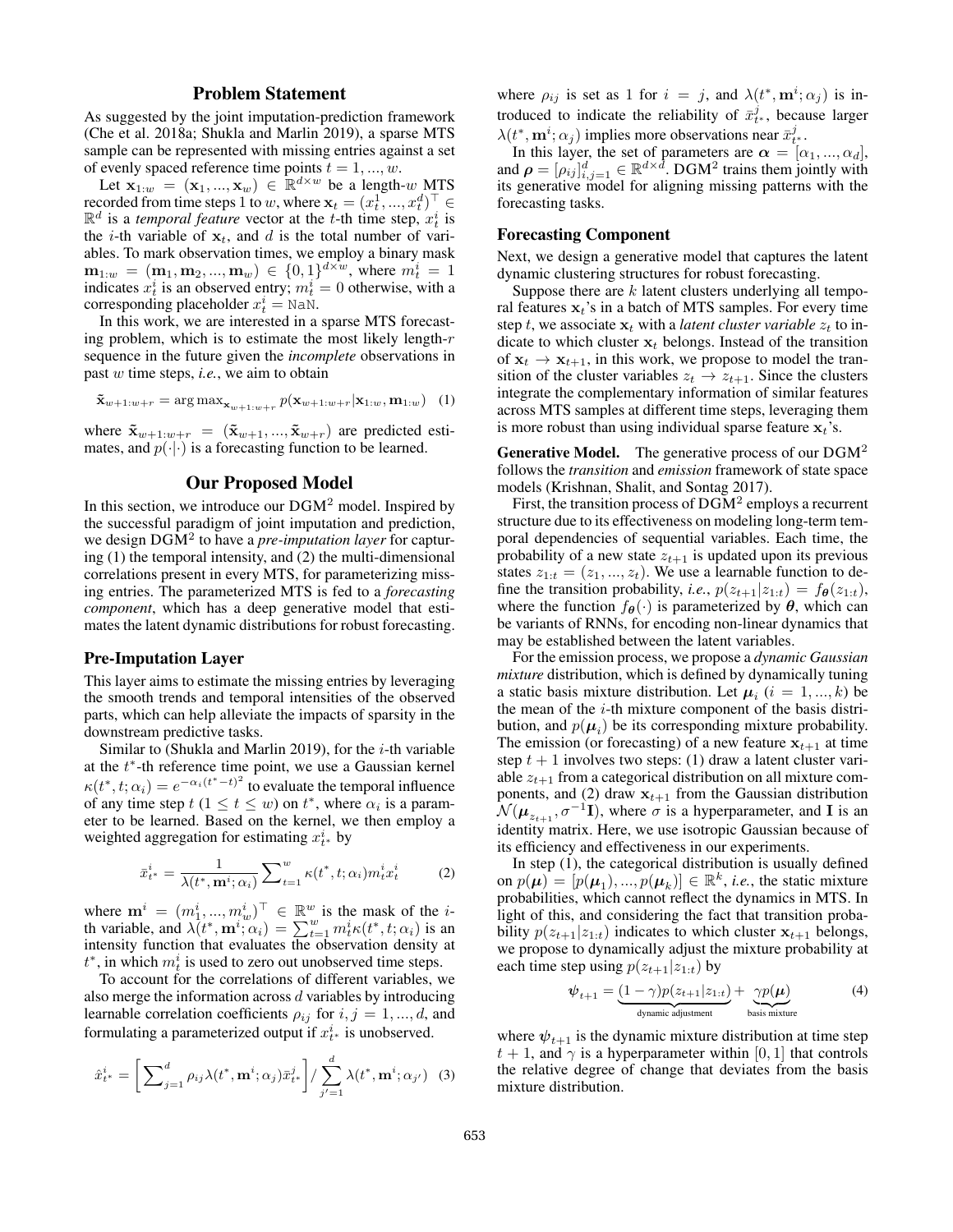

Figure 2: Illustrative examples of (a) the dynamic adjustment of the Gaussian mixture according to Eq. (4), with two mixture components, (b) the generative network, and (c) the inference network, where  $\gamma(\cdot)$  is a gate function used in Eq. (4).

Fig. 2(a) illustrates the dynamic adjustment process of Eq. (4) on a Gaussian mixture with two components, where  $p(z_{t+1}|z_{1:t})$  adjusts the mixture towards the component (*i.e.*, cluster) that  $x_{t+1}$  belongs to. It is noteworthy that adding the basis mixture in Eq. (4) is indispensable because it determines the relationships between different components, which regularizes the learning of the means  $\boldsymbol{\mu} = [\boldsymbol{\mu}_1, ..., \boldsymbol{\mu}_k]$ during model training.

As such, our generative process can be summarized as

- 1. for each MTS sample:
- (a) draw  $z_1 \sim$  Uniform $(k)$
- (b) for time step  $t = 1, ..., w$ :
	- i. compute transition probability by  $p(z_{t+1}|z_{1:t}) = f_{\theta}(z_{1:t})$
	- ii. draw  $z_{t+1}$  ∼ Categorial( $p(z_{t+1}|z_{1:t})$ ) for transition
- iii. draw  $\tilde{z}_{t+1} \sim$  Categorial $(\psi_{t+1})$  using Eq. (4) for emission
- iv. draw a feature vector  $\tilde{\mathbf{x}}_{t+1} \sim \mathcal{N}(\boldsymbol{\mu}_{\tilde{z}_{t+1}}, \sigma^{-1} \mathbf{I})$

where  $z_{t+1}$  (step ii) and  $\tilde{z}_{t+1}$  (step iii) are different:  $z_{t+1}$  is used in transition (step i) for maintaining recurrent property;  $\tilde{z}_{t+1}$  is used in emission from updated mixture distribution.

In the above process, the parameters in  $\mu_i$  are shared by samples in the same cluster, whereby consolidating complementary information for robust forecasting.

Parameterization of Generative Model. The key parametric function in the generative process is  $f_{\theta}(\cdot)$ , for which we choose a recurrent neural network architecture as

$$
p(z_{t+1}|z_{1:t}) = \text{softmax}(\text{MLP}(\mathbf{h}_t)),
$$
  
where  $\mathbf{h}_t = \text{RNN}(z_t, \mathbf{h}_{t-1}),$  (5)

and  $h_t$  is the t-th hidden state, MLP represents a multilayer perceptron, RNN can be instantiated by either an LSTM or a GRU. Moreover, to accommodate the applications where the reference time steps of MTS's could be unevenly spaced, we can also incorporate the recently proposed neural ordinary differential equations (ODE) based RNNs (Rubanova, Chen, and Duvenaud 2019) to handle the time intervals. In our experiments, we demonstrate the flexibility of our framework in Eq. (5) by evaluating several choices of RNNs.

Fig. 2(b) illustrates our generative network. In summary, the set of trainable parameters of the generative model is  $\vartheta = {\theta, \mu}$ . Given this, we aim at maximizing the log marginal likelihood of observing each MTS sample, *i.e.*,

$$
\mathcal{L}(\boldsymbol{\vartheta}) = \log(\sum_{z_{1:w}} p_{\boldsymbol{\vartheta}}(\mathbf{x}_{1:w}, z_{1:w}))
$$
 (6)

where the joint probability in Eq. (6) can be factorized w.r.t. the dynamic mixture distribution in Eq. (4) after the Jensen's inequality is applied on  $\mathcal{L}(\theta)$  by

$$
\mathcal{L}(\boldsymbol{\vartheta}) \geq \sum_{t=0}^{w-1} \sum_{z_{1:t+1}} \left[ \log \left( p_{\boldsymbol{\vartheta}}(\mathbf{x}_{t+1} | z_{t+1}) \right) p_{\boldsymbol{\theta}}(z_{1:t}) \right] \tag{7}
$$

$$
\left[ (1 - \gamma) p_{\boldsymbol{\theta}}(z_{t+1} | z_{1:t}) + \gamma p(\boldsymbol{\mu}_{z_{t+1}}) \right] \right]
$$

in which the above lower bound will serve as our objective to be maximized. The detailed derivation of Eq. (7) is deferred to the supplementary materials.

In order to estimate the parameters  $\vartheta$ , our goal is to maximize Eq. (7). However, summing out  $z_{1:t+1}$  over all possible sequences is computationally difficult. Therefore, evaluating the true posterior density  $p(\mathbf{z}|\mathbf{x}_{1:w})$  is intractable. To circumvent this problem, meanwhile enabling inductive analysis, we resort to variational inference (Hoffman et al. 2013) and introduce an inference network in the following.

Inference Network. We introduce an approximated posterior  $q_{\phi}(\mathbf{z}|\mathbf{x}_{1:w})$ , which is parameterized by neural networks with parameters  $\phi$ . We design our inference network to be structural, and employ the idea of deep Markov processes to maintain the temporal dependencies between latent variables, which leads to the following factorization.

$$
q_{\phi}(\mathbf{z}|\mathbf{x}_{1:w}) = q_{\phi}(z_1|\mathbf{x}_1) \prod_{t=1}^{w-1} q_{\phi}(z_{t+1}|\mathbf{x}_{1:t+1}, z_t)
$$
 (8)

With the introduction of  $q_{\phi}(\mathbf{z}|\mathbf{x}_{1:w})$ , instead of maximizing the log marginal likelihood  $\mathcal{L}(\theta)$ , we are interested in maximizing the variational *evidence lower bound* (ELBO)  $\ell(\theta, \phi) \leq \mathcal{L}(\theta)$  with respect to both  $\theta$  and  $\phi$ . By incorporating the bounding step in Eq. (7), we can derive the EBLO of our problem, which is written by

$$
\ell(\boldsymbol{\vartheta}, \boldsymbol{\phi}) = (1 - \gamma) \sum_{t=1}^{w} \mathbb{E}_{q_{\boldsymbol{\phi}}(z_t|\mathbf{x}_{1:t})} [\log (p_{\boldsymbol{\vartheta}}(\mathbf{x}_t|z_t))] \n- \sum_{t=1}^{w-1} \mathbb{E}_{q_{\boldsymbol{\phi}}(z_{1:t}|\mathbf{x}_{1:t})} [\mathcal{D}_{KL}(q_{\boldsymbol{\phi}}(z_{t+1}|\mathbf{x}_{1:t+1}, z_t)||p_{\boldsymbol{\vartheta}}(z_{t+1}|z_{1:t}))] \n- \mathcal{D}_{KL}(q_{\boldsymbol{\phi}}(z_1|\mathbf{x}_1)||p_{\boldsymbol{\vartheta}}(z_1)) \n+ \gamma \sum_{t=1}^{w} \sum_{z_t=1}^{k} p_{\boldsymbol{\vartheta}}(\boldsymbol{\mu}_{z_t}) \log (p_{\boldsymbol{\vartheta}}(\mathbf{x}_t|z_t))
$$
\n(9)

where  $\mathcal{D}_{KL}(\cdot||\cdot)$  is the KL-divergence.  $p_{\theta}(z_1)$  is a uniform prior as described in the generative process. Similar to VAE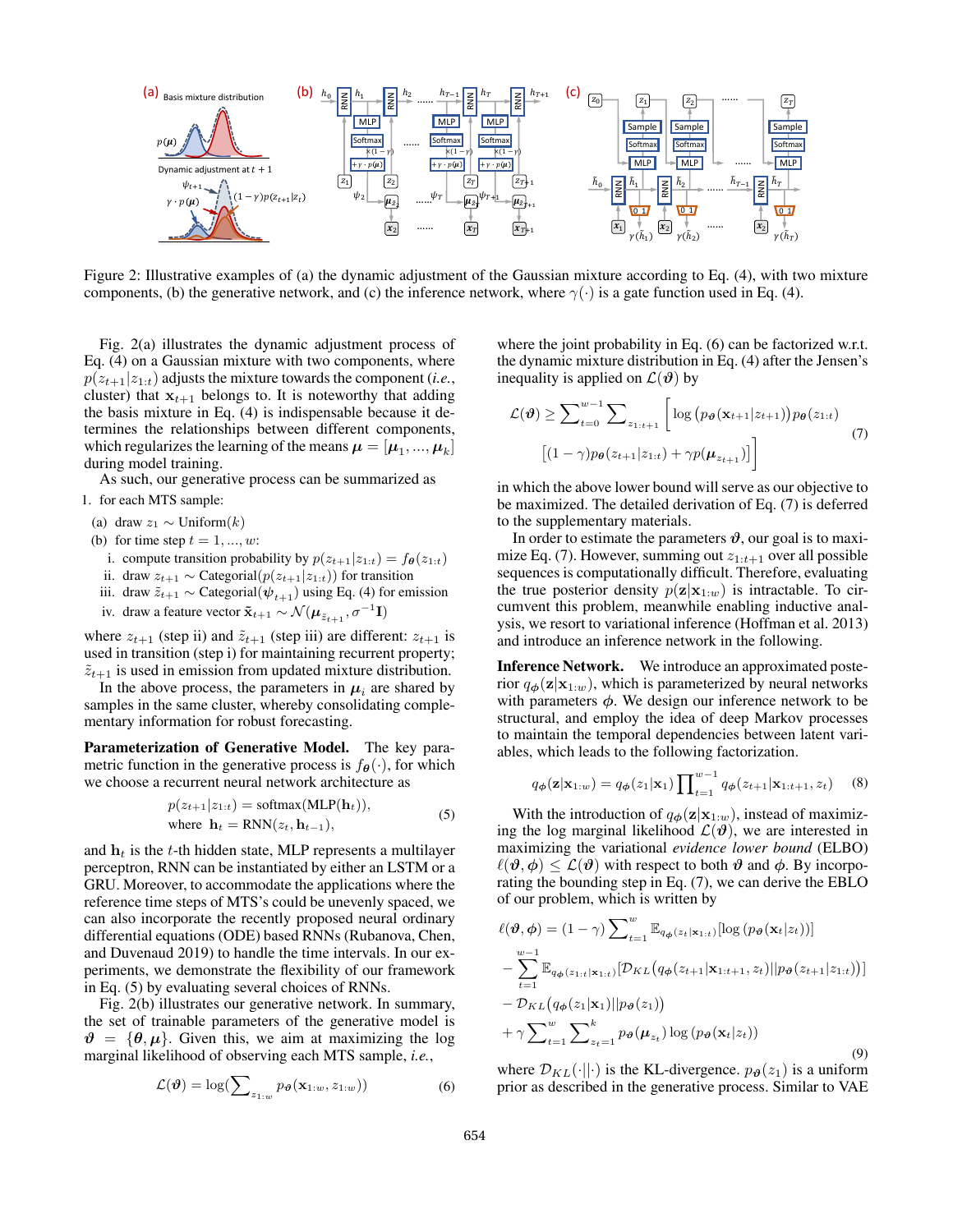(Kingma and Welling 2013), it helps prevent overfitting and improve the generalization capability of our model. The detailed derivation of Eq. (9) can be found in the supplementary materials.

Eq. (9) also sheds some insights on how our dynamic mixture distribution in Eq. (4) works: the first three terms encapsulate the learning criteria for dynamic adjustments; the last term after  $\gamma$  regularizes the relationships between different basis mixture components.

Fig. 2(c) illustrates the architecture of the inference network, in which  $q_{\phi}(z_{t+1}|\mathbf{x}_{1:t+1}, z_t)$  is a recurrent structure

$$
q_{\phi}(z_{t+1}|\mathbf{x}_{1:t+1}, z_t) = \text{softmax}(\text{MLP}(\tilde{\mathbf{h}}_{t+1})),
$$
  
where  $\tilde{\mathbf{h}}_{t+1} = \text{RNN}(\mathbf{x}_t, \tilde{\mathbf{h}}_t),$  (10)

 $h_t$  is the t-th latent state of the RNNs, and  $z_0$  is set to 0 so that it has no impact in the iteration.

Since sampling discrete variable  $z_t$  from the categorical distributions in Fig. 2(c) is not differentiable, it is difficult to optimize the model parameters. To get rid of it, we employ the Gumbel-softmax reparameterization trick (Jang, Gu, and Poole 2017) to generate differetiable discrete samples, which is illustrated by the "sample" steps in Fig. 2(c). In this way, our  $DGM<sup>2</sup>$  model is end-to-end trainable.

Gated Dynamic Distributions. In Eq. (4), the dynamics of the Gaussian mixture distribution is tuned by a hyperparameter  $\gamma$ , which may require some tuning efforts on validation datasets. To circumvent it, we introduce a gate function  $\gamma(\tilde{\mathbf{h}}_t)$  = sigmoid(MLP( $\tilde{\mathbf{h}}_t$ )) using the information extracted by the inference network, as shown in Fig. 2(c), to substitute  $\gamma$  in Eq. (4). As such,  $\psi_t$  becomes a gated distribution that can be dynamically tuned at each time step.

### Model Training

We jointly learn the parameters  $\{\alpha, \rho, \vartheta, \varphi\}$  of the preimputation layer, the generative network  $p_{\theta}$ , and the inference network  $q_{\phi}$  by maximizing the ELBO in Eq. (9).

The main challenge to evaluate Eq. (9) is to obtain the gradients of all terms under the expectation  $\mathbb{E}_{q_{\phi}}$ . Because  $z_t$  is categorical, the first term can be analytically calculated with the probability  $q_{\phi}(z_t|\mathbf{x}_{1:t})$ . However,  $q_{\phi}(z_t|\mathbf{x}_{1:t})$  is not an output of the inference network, so we derive a subroutine to compute  $q_{\phi}(z_t|\mathbf{x}_{1:t})$  from  $q_{\phi}(z_t|\mathbf{x}_{1:t}, z_{t-1})$ . In the second term, since the KL divergence is sequentially evaluated, we employ ancestral sampling techniques to sample  $z_t$  from time step 1 to w to approximate the distribution  $q_{\phi}$ . It is also noteworthy that in Eq. (9), we only evaluate observed values in  $x_t$  by using masks  $m_t$  to mask out the unobserved parts. The subroutine to compute  $q_{\phi}(z_t|\mathbf{x}_{1:t})$  can be found in the supplementary materials.

As such, the entire  $DGM^2$  is differentiable, and we use stochastic gradient descents to optimize Eq. (9). In the last term of Eq. (9), we also need to perform density estimation of the basis mixture distribution, *i.e.*, to estimate  $p(\mu)$ . Given a batch of MTS samples, suppose there are  $n$  temporal features  $x_t$  in this batch, and their collection is denoted by a set  $X$ , we can estimate the mixture probability by

$$
p(\mu_i) = \sum_{\mathbf{x}_t \in \mathcal{X}} q_{\phi}(z_t = i | \mathbf{x}_{1:t}, z_{t-1}) / n, \text{ for } i = 1, ..., k \quad (11)
$$

where  $q_{\phi}(z_t = i|\mathbf{x}_{1:t}, z_{t-1})$  is the inferred membership probability of  $x_t$  to the *i*-th latent cluster by Eq. (10).

## Experiments

In this section, we evaluate the performance of our  $DGM<sup>2</sup>$ model on real-life datasets from different domains and compare it with state-of-the-art approaches.

### Datasets and Task Description

USHCN<sup>1</sup> This dataset consists of daily meteorological records collected from 1219 stations across the contiguous states from 1887 to 2009. It has five climate features, such as mean temperature and total daily precipitation. From the dataset, we randomly extracted 5000 segments recorded at all stations in NY state from 1900 to 2000. Each segment is an MTS sample with 100 consecutive daily records. The dataset has a missing ratio of 10.4%. Our task is to use the past 80 days' records to forecast the future 20 days' weather.

 $KDD-CUP<sup>2</sup>$  This is an air quality dataset from KDD CUP challenge 2018, which consists of PM2.5 measurements from 35 monitoring stations in Beijing. The values were recorded hourly from 01/2017 to 12/2017, and the overall missing ratio is 16.5%. On this dataset, our task is to forecast the PM2.5 values for the 35 stations in future 12 hours using the historical records in the past 24 hours.

MIMIC-III This is a public clinical dataset (Johnson et al. 2016), with over 58,000 hospital admission records. We collected 31,332 adults' ICU stay data, and extracted 17 clinical features, such as glucose and heart rate, from the first 72 hours using the benchmark tool (Harutyunyan et al. 2019). Because of the heterogeneous sources (e.g., lab tests, routine signals, etc.), the MTS's are highly sparse, with a missing ratio of 72.7%. The task is to forecast the last 24 hour signals using the recorded data in the first 48 hours.

#### Compared Methods

We compare our model with both conventional approaches and state-of-the-art approaches, including Vector Autoregression (VAR), LSTM, Deep Markov Model (DMM) (Krishnan, Shalit, and Sontag 2017), XGBoost (Chen and Guestrin 2016), GRU-I (Luo et al. 2018), GRU-D (Che et al. 2018a), Interpolation-Prediction Networks (IPN) (Shukla and Marlin 2019), LGNet (Tang et al. 2020), and Latent ODE (L-ODE) (Rubanova, Chen, and Duvenaud 2019).

Among these methods, VAR, XGBoost, LSTM and DMM cannot handle missing values. Therefore, we follow (Tang et al. 2020) to concatenate each MTS with its mask matrix as their input features. GRU-I is a two-step approach, which first imputes missing values with GAN-based networks, and then uses GRU for forecasting. GRU-D, IPN, and LGNet deal with sparsity by jointly training parametic imputation functions and RNNs. GRU-D and LGNet use exponential decay based imputation, IPN uses kernel intensity based functions. In addition, LGNet has a memory module

<sup>1</sup> https://www.ncdc.noaa.gov/ushcn/introduction

<sup>2</sup> https://www.kdd.org/kdd2018/kdd-cup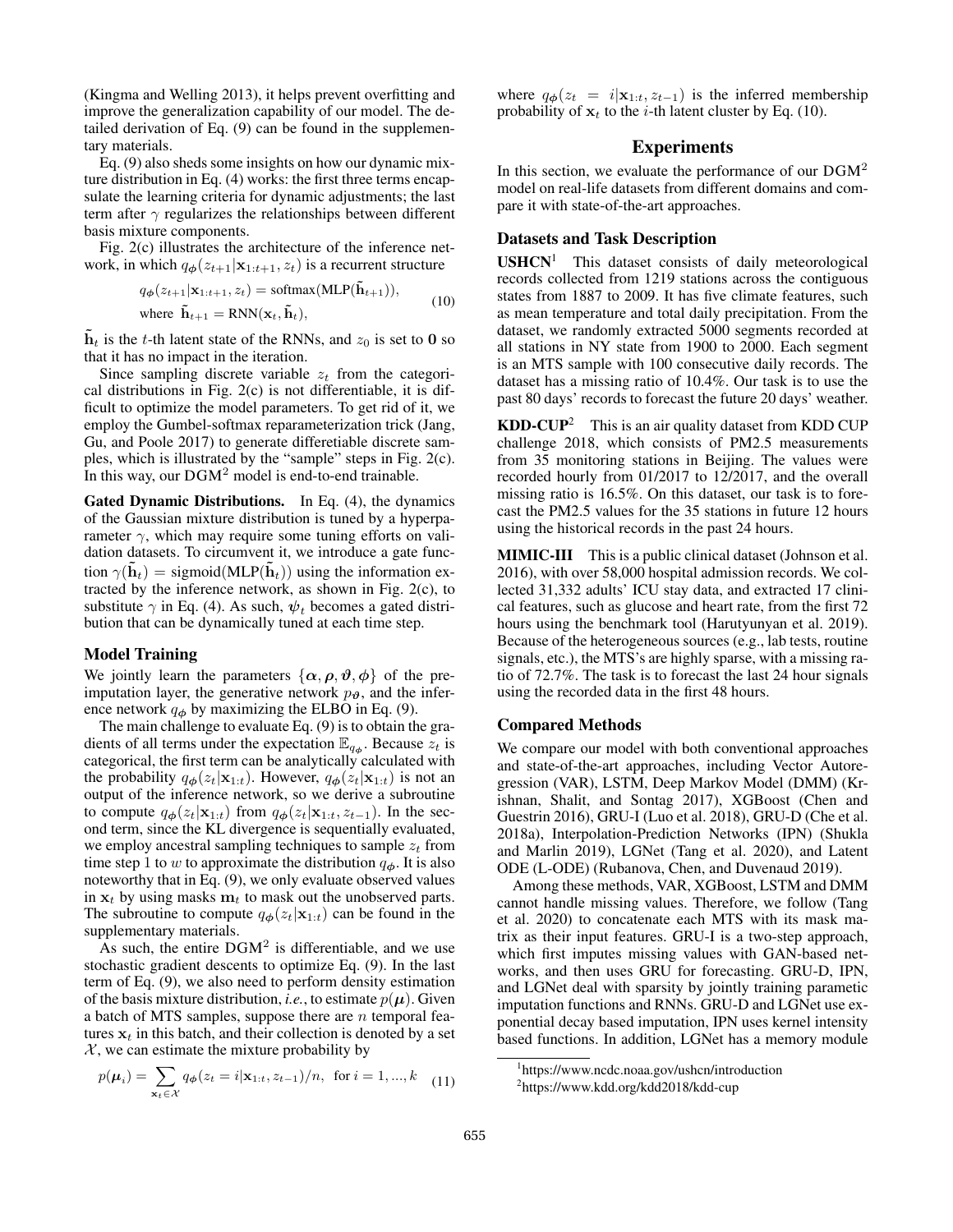| Method         | <b>MIMIC-III</b>  |                   | <b>USHCN</b>      |                   | KDD-CUP           |                     |
|----------------|-------------------|-------------------|-------------------|-------------------|-------------------|---------------------|
|                | <b>RMSE</b>       | <b>MAE</b>        | <b>RMSE</b>       | <b>MAE</b>        | <b>RMSE</b>       | <b>MAE</b>          |
| VAR.           | $6.7154 + 0.0360$ | $3.7420 + 0.0246$ | $0.9811 + 0.0183$ | $0.7927 + 0.0195$ | $0.8164 + 0.0377$ | $0.5052 + 0.0256$   |
| <b>LSTM</b>    | $1.0587 + 0.0091$ | $0.8203 + 0.0106$ | $0.6340 + 0.0098$ | $0.4456 + 0.0098$ | $0.7465 + 0.0370$ | $0.5082 + 0.0358$   |
| <b>DMM</b>     | $0.9852 + 0.0025$ | $0.7510 + 0.0057$ | $0.6068 + 0.0092$ | $0.4058 + 0.0112$ | $0.7067 + 0.0220$ | $0.5052 + 0.0303$   |
| <b>XGBoost</b> | $0.9900 + 0.0002$ | $0.7209 + 0.0003$ | $0.8664 + 0.0011$ | $0.7816 + 0.0010$ | $0.8841 + 0.0106$ | $0.7580 + 0.0102$   |
| <b>GRU-I</b>   | $1.0322 + 0.0069$ | $0.8256 + 0.0074$ | $0.9491 + 0.0046$ | $0.7764 + 0.0049$ | $0.8233 + 0.0333$ | $0.5925 + 0.0364$   |
| <b>GRU-D</b>   | $1.0495 + 0.0068$ | $0.8502 + 0.0069$ | $0.9695 + 0.0089$ | $0.7912 + 0.0087$ | $0.7268 + 0.0254$ | $0.5051 + 0.0228$   |
| <b>IPN</b>     | $0.9888 + 0.0025$ | $0.7856 + 0.0039$ | $0.6097 + 0.0066$ | $0.4204 + 0.0089$ | $0.7207 + 0.0313$ | $0.4834 + 0.0229$   |
| LGNet          | $0.9590 + 0.0033$ | $0.7093 + 0.0033$ | $0.5883 + 0.0071$ | $0.3841 + 0.0063$ | $0.7346 + 0.0272$ | $0.5181 + 0.0218$   |
| L-ODE          | $0.9315 + 0.0034$ | $0.7325 + 0.0035$ | $0.6171 + 0.0056$ | $0.4216 + 0.0038$ | $0.8226 + 0.0387$ | $0.5834 \pm 0.0331$ |
| $DGM2$ -L      | $0.9143 + 0.0025$ | $0.7089 + 0.0037$ | $0.5426 + 0.0066$ | $0.3848 + 0.0047$ | $0.6975 + 0.0224$ | $0.4748 + 0.0162$   |
| $DGM2-O$       | $0.9003 + 0.0015$ | $0.6876 + 0.0027$ | $0.4983 + 0.0053$ | $0.3367 + 0.0059$ | $0.6835 + 0.0276$ | $0.4646 + 0.0213$   |

Table 1: Forecasting results (RMSE and MAE) of the compared methods on different datasets

| Setting |        | <b>MIMIC-III</b> | <b>USHCN</b> | KDD-CUP |
|---------|--------|------------------|--------------|---------|
| -L      | before | 1.4111           | 0.7780       | 5.2363  |
|         | after  | 0.9052           | 0.5250       | 0.5506  |
| $-$ O   | before | 1.4186           | 0.4761       | 4.2868  |
|         | after  | 0.8979           | 0.4663       | 0.5362  |

Table 2: Imputation results (RMSE) before/after the forecasting component of  $DGM<sup>2</sup>-L$  (-L) and  $DGM<sup>2</sup>-O$  (-O)

| Model                    | <b>MIMIC-III</b> | <b>USHCN</b> | KDD-CUP |
|--------------------------|------------------|--------------|---------|
| (a) $\gamma = 1.0$       | 0.9832           | 0.9913       | 0.9998  |
| (b) $\gamma = 0.0$       | 0.9191           | 0.5151       | 0.7533  |
| (c) $\gamma = 1e^{-2}$   | 0.9033           | 0.4958       | 0.6878  |
| (d) Gate $\gamma(\cdot)$ | 0.9003           | 0.4983       | 0.6835  |

Table 3: Ablation analysis (RMSE)

to leverage global MTS patterns in its RNNs. Different from the above methods, L-ODE addresses sparsity by modeling uneven time intervals via learnable ordinary differential equations. If a temporal feature  $x_t$  is too sparse (*e.g.*, the sparsity is above a threshold), L-ODE will replace it by an interval, thus generating unevenly spaced MTS's. It is worth noting that none of these methods exploits the clustering structures underlying the MTS set.

For our method, since it is a flexible framework, we use LSTM and ODE as the RNNs, and denote them by  $\rm{DGM^2\text{-}L}$ and  $DGM<sup>2</sup>-O$ , where the latter has the capability to handle uneven time intervals. To gain further insights on some of the design choices, we also compare  $DGM<sup>2</sup>$  with its variants, which will be discussed in the ablation analysis.

### Experimental Setup

For each dataset, train/valid/test sets were split as 70/10/20. All compared methods were trained by Adam optimizer with hyperparameters selected on the validation set. The configurations of the compared methods are described in the supplementary materials. For DGM<sup>2</sup> , we grid-searched k, *i.e.*, the number of mixture components (or  $\mu_i$ 's), from 10 to 200. The  $\gamma$  in Eq. (4) was searched within  $\{1e^{-5}, 1e^{-4}, 1e^{-3}, \}$  $1e^{-2}$ ,  $1e^{-1}$ . The gate function  $\gamma(\cdot)$  was also tested to automatically tune Eq. (4). The variance  $\sigma$  of Gaussian distributions was selected from  $\{1e^{-5}, 1e^{-4}, 1e^{-3}, 1e^{-2}, 1e^{-1}\}.$ 



Figure 3: Forecasting results (RMSE) of the compared methods w.r.t. varying missing ratios on USHCN and KDD-CUP

Similar to (Krishnan, Shalit, and Sontag 2017), we configured  $\text{DGM}^2$ -L with one-layer LSTMs, and searched the hidden dimensionality within  $\{10, 20, 30, 40, 50\}$ . For DGM<sup>2</sup>-O, we follow (Rubanova, Chen, and Duvenaud 2019) to use an MLP for instantiating the neural networks, with dimensionality selected from {10, 20, 30, 40, 50}. The parameters in  $\mu$  were randomly initialized. Early stopping was applied to avoid overfitting. To evaluate the performance of the compared methods, we use the root mean square error (RMSE) and mean absolute error (MAE) (Che et al. 2018b). For both metrics, smaller values indicate better performance.

### Experimental Results

Forecasting Table 1 summarizes the average results of the compared methods over 5 runs, from which we have several observations. First, methods under joint imputationprediction framework, such as IPN and LGNet, often outperform traditional methods. This validates the usefulness of learning task-aware missing patterns. Second, DMM performs well even without special designs for handling sparsity, which suggests the superiority of generative models on the forecasting tasks. We also observe good results of L-ODE on USHCN and MIMIC-III. This may indicate the effectiveness of modeling time intervals as another way toward handling sparse MTS's. Finally, the proposed  $\overline{DGM}^2$ -L outperforms other methods in most cases, which validates its design as a generative model with a joint imputationprediction paradigm. More importantly, this justifies its dynamic modeling of latent clustering structures. Furthermore, our flexible framework enables  $\rm{DGM^2-O}$ , which incorpo-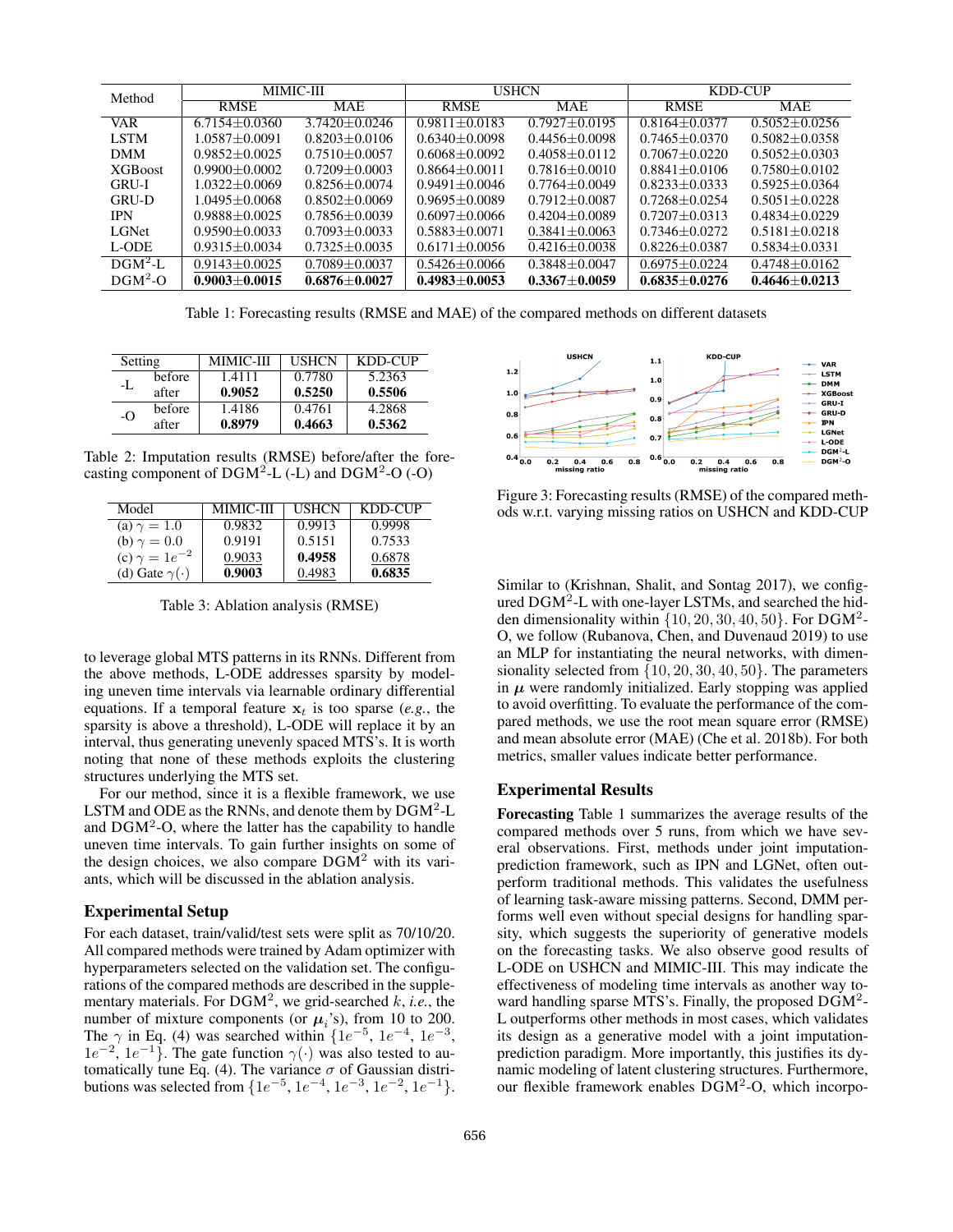

Figure 4: The tSNE visualization on MIMIC-III and USHCN datasets. Circles are temporal features. Different transparencies indicate different MTS samples from which the features are extracted. "+" markers are the learned Gaussian means by  $\text{DGM}^2$ .

rates the advantages of ODE. It obtains further improvements, with relative improvements on RMSE of at least 3.5%, 18.1% and 3.4% on MIMIC-III, USHCN, and KDD-CUP datasets, respectively. The statistics in Table 1 also demonstrate that the improvements are significant.

To gain further insights about the usefulness of modeling clustering structures, we compare the outputs of the preimpulation layer and the forecasting component of  $\text{DGM}^2$ . Since the forecasting component generates values at every time step, the generated values at those missing entries, *i.e.*,  $x_t^i$  = NaN, can be regarded as new imputations. If the newly imputed values are more accurate than the pre-imputed values, then it implies the learned clustering structures can facilitate generating true MTS's effectively. To this end, we randomly removed 10% of the observations in each dataset, and evaluated the imputation error. Table 2 summarizes the average results of 5 runs. From Table 2, we can observe both variants of  $DGM<sup>2</sup>$  significantly reduce RMSE via the generative model, which hence validates the usefulness of the learned clustering structures.

Robustness Next, we evaluate the robustness of DGM<sup>2</sup> w.r.t. varying missing ratios using USHCN and KDD-CUP datasets, which have moderate sparsity. Specifically, we randomly dropped  $\delta$  ( $0 \le \delta \le 1$ ) fraction of the observed values, and tuned  $\delta$  from 0 to 0.8. The compared methods were trained on the corrupted datasets, and evaluated on the same forecasting tasks as before. Fig. 3 reports the results in terms of RMSE. First of all, Fig. 3 shows that the forecasting errors of the methods without handling sparsity, such as VAR, LSTM, DMM, go up quickly as  $\delta$  increases. In comparison, methods that explicitly address sparsity, *e.g.*, GRU-D, LGNet, and L-ODE, can maintain relatively stabler results to varying extents. However, many of them still suffer when the missing ratio is very high,  $e.g., \delta \geq 0.6$ . In such scenarios, both  $\overline{D}GM^2$ -L and  $\overline{D}GM^2$ -O obtain the best forecasting accuracy, which is attributed to the modeling of robust clustering structures via dynamic Gaussian mixtures.

Ablation Analysis In this section, we focus on the analysis of the gating mechanism  $\gamma(\cdot)$  introduced in our inference network. Recall in Eq. (4),  $\gamma$  is a hyperparameter controlling the dynamics in the Gaussian mixture. Table 3 compares the results of different choices on  $\gamma$ , as well as the use of  $\gamma(\cdot)$ , in terms of RMSE.  $\gamma = 0$  and  $\gamma = 1$  correspond to the extreme cases when there is no basis mixture and no dynamic adjustment, respectively. From Table 3, both cases lead to

sub-optimal performance, especially when there is no modeling of dynamics, *i.e.*,  $\gamma = 1$ .  $\gamma = 1e^{-2}$  is the optimal choice from grid search, which trades off the two cases for improved results. The choice of a small  $\gamma$  also indicates a few introduction of basis mixture is sufficient. Moreover, the comparable results of cases (c) and (d) in Table 3 validates the effective design of the gating function  $\gamma(\cdot)$ , which can help save a lot of tuning efforts.

Visualization As discussed before,  $DGM<sup>2</sup>$  explores the latent clustering structures by learning a basis mixture distribution and tuning it over time. To understand how  $DGM<sup>2</sup>$ uncovers the clustering structures, we randomly sampled a batch of training (testing) samples for visualization (the full set is too large to be visualized). We visualized every temporal feature  $x_t$  using tSNE (Maaten and Hinton 2008) in a 2D space. The missing values in  $x_t$ 's were imputed using the outputs of the forecasting component.

Fig. 4 presents the visualization results and the Gaussian means  $\mu$  learned by DGM<sup>2</sup>-O (with gate function  $\gamma(\cdot)$ ) on MIMIC-III and USHCN datasets. For the training set, we visualized all fitted data. For the testing set, we investigated the forecasting parts, *i.e.*, last 24 hours (20 days) on MIMIC-III (USHCN). In the figure, circles represent temporal features, "+" markers represent the learned Gaussian means. Different transparencies indicate different MTS samples. From the figure, we can clearly observe clusters. In particular, features  $x_t$  from different MTS's may stay in the same cluster, which implies different samples (*e.g.*, patients) may share the same state (*e.g.*, pathological condition) at different periods. From Fig.  $4(a)(c)$ , DGM<sup>2</sup> can effectively learn Gaussian means in dense areas from the training set, so that the mixture distributions are well fitted. Moreover, Fig. 4(b)(d) demonstrate the learned means fit the testing data as well, which explains how the new time series are forecasted meanwhile.

#### **Conclusions**

In this paper, we proposed a new method, Dynamic Gaussian Mixture based Deep Generative Model (DGM<sup>2</sup> ), for robust forecasting on sparse multivariate time series (MTS). DGM<sup>2</sup> achieves robustness by modeling the transition of latent clusters of temporal features, and emitting MTS's from dynamic Gaussian mixture distributions. We parameterized the generative model by neural networks and developed an inference network for enabling inductive analysis. The extensive experimental results on a variety of real-life datasets demonstrated the effectiveness of our proposed method.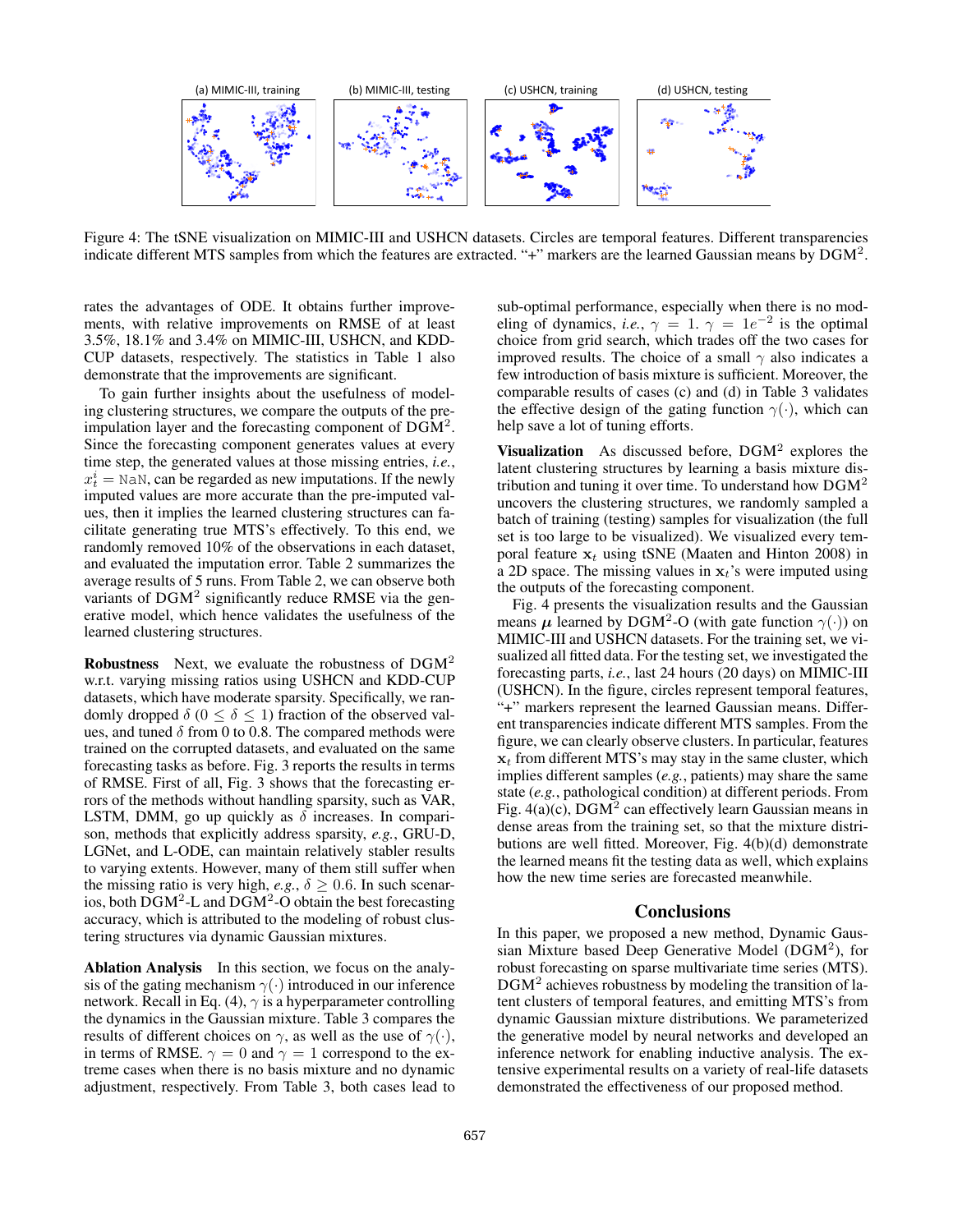# Acknowledgments

This material is based upon work that is in part supported by the Defense Advanced Research Projects Agency (DARPA) under Contract No. HR001117C0047.

### Ethical Impact Statement

Multivariate time series forecasting has high impacts in wide domains, such as medicine, finance, and meteorology. In many emerging applications, MTS's collected from different sources are often interrelated and demands collective analysis for fully understanding the monitored targets, which necessitates solutions to handle sparsity. Such solutions do not only save engineering efforts for combining data, but also enhances predictive performance in important scenarios including clinical diagnosis, traffic surveillance, and largescale system debugging. Our proposed model was tested on datasets from a variety of scenarios, which showcases some of its societal impacts.

Moreover, the theoretical design and analysis of the dynamic Gaussian mixture distribution itself may have broader impacts in applications other than MTS forecasting. Static Gaussian mixture has been extensively used in many applications, while its dynamic counterpart is less developed. Our proposed method provides a novel and general solution that explicitly defines temporal dependency between Gaussian mixture distributions at different time steps. It has a potential to be used on different types of sequential data such as sentences, dynamic graphs, and videos for modeling the flows of clustering structures which can be topics, social communities, and concepts, thus generates values in the correspondingly various areas.

# References

Azur, M. J.; Stuart, E. A.; Frangakis, C.; and Leaf, P. J. 2011. Multiple imputation by chained equations: what is it and how does it work? *INT J METH PSYCH RES* 20(1): 40– 49.

Baytas, I. M.; Xiao, C.; Zhang, X.; Wang, F.; Jain, A. K.; and Zhou, J. 2017. Patient subtyping via time-aware lstm networks. In *KDD*, 65–74.

Binkowski, M.; Marti, G.; and Donnat, P. 2018. Autoregressive convolutional neural networks for asynchronous time series. In *ICML*, 580–589.

Cao, W.; Wang, D.; Li, J.; Zhou, H.; Li, L.; and Li, Y. 2018. Brits: Bidirectional recurrent imputation for time series. In *NeurIPS*, 6775–6785.

Che, Z.; Purushotham, S.; Cho, K.; Sontag, D.; and Liu, Y. 2018a. Recurrent neural networks for multivariate time series with missing values. *Scientific reports* 8(1): 1–12.

Che, Z.; Purushotham, S.; Li, G.; Jiang, B.; and Liu, Y. 2018b. Hierarchical deep generative models for multi-rate multivariate time series. In *ICML*, 784–793.

Chen, T.; and Guestrin, C. 2016. Xgboost: A scalable tree boosting system. In *KDD*, 785–794.

Choi, E.; Bahadori, M. T.; Sun, J.; Kulas, J.; Schuetz, A.; and Stewart, W. 2016. Retain: An interpretable predictive model for healthcare using reverse time attention mechanism. In *NeurIPS*, 3504–3512.

De Brouwer, E.; Simm, J.; Arany, A.; and Moreau, Y. 2019. GRU-ODE-Bayes: Continuous modeling of sporadicallyobserved time series. In *NeurIPS*, 7379–7390.

Diaz-Rozo, J.; Bielza, C.; and Larrañaga, P. 2018. Clustering of data streams with dynamic gaussian mixture models: an IoT application in industrial processes. *IEEE Internet Things J.* 5(5): 3533–3547.

Harutyunyan, H.; Khachatrian, H.; Kale, D. C.; Ver Steeg, G.; and Galstyan, A. 2019. Multitask learning and benchmarking with clinical time series data. *Sci. Data* 6(1): 96. ISSN 2052-4463. doi:10.1038/s41597-019-0103-9. URL https://doi.org/10.1038/s41597-019-0103-9.

Hoffman, M. D.; Blei, D. M.; Wang, C.; and Paisley, J. 2013. Stochastic variational inference. *J MACH LEARN RES* 14(1): 1303–1347.

Inaguma, D.; Morii, D.; Kabata, D.; Yoshida, H.; Tanaka, A.; Koshi-Ito, E.; Takahashi, K.; Hayashi, H.; Koide, S.; Tsuboi, N.; et al. 2019. Prediction model for cardiovascular events or all-cause mortality in incident dialysis patients. *PloS one* 14(8): e0221352.

Jang, E.; Gu, S.; and Poole, B. 2017. Categorical reparameterization with gumbel-softmax. In *ICLR*.

Johnson, A. E.; Pollard, T. J.; Shen, L.; Li-Wei, H. L.; Feng, M.; Ghassemi, M.; Moody, B.; Szolovits, P.; Celi, L. A.; and Mark, R. G. 2016. MIMIC-III, a freely accessible critical care database. *Sci. Data* 3(1): 1–9.

Kingma, D. P.; and Welling, M. 2013. Auto-encoding variational bayes. *arXiv preprint arXiv:1312.6114* .

Koren, Y.; Bell, R.; and Volinsky, C. 2009. Matrix factorization techniques for recommender systems. *Computer* 42(8): 30–37.

Krishnan, R. G.; Shalit, U.; and Sontag, D. 2017. Structured inference networks for nonlinear state space models. In *AAAI*, 2101–2109.

Li, Y.; Yu, R.; Shahabi, C.; and Liu, Y. 2018. Diffusion Convolutional Recurrent Neural Network: Data-Driven Traffic Forecasting. In *ICLR*.

Lipton, Z. C.; Kale, D. C.; and Wetzel, R. 2016. Modeling missing data in clinical time series with rnns. *arXiv preprint arXiv:1606.04130* .

Luo, Y.; Cai, X.; Zhang, Y.; Xu, J.; et al. 2018. Multivariate time series imputation with generative adversarial networks. In *NeurIPS*, 1596–1607.

Maaten, L. v. d.; and Hinton, G. 2008. Visualizing data using t-SNE. *J MACH LEARN RES* 9(Nov): 2579–2605.

Qin, Y.; Song, D.; Chen, H.; Cheng, W.; Jiang, G.; and Cottrell, G. W. 2017. A Dual-Stage Attention-Based Recurrent Neural Network for Time Series Prediction. In *IJCAI*.

Rehfeld, K.; Marwan, N.; Heitzig, J.; and Kurths, J. 2011. Comparison of correlation analysis techniques for irregularly sampled time series. *NONLINEAR PROC GEOPH* 18(3): 389–404.